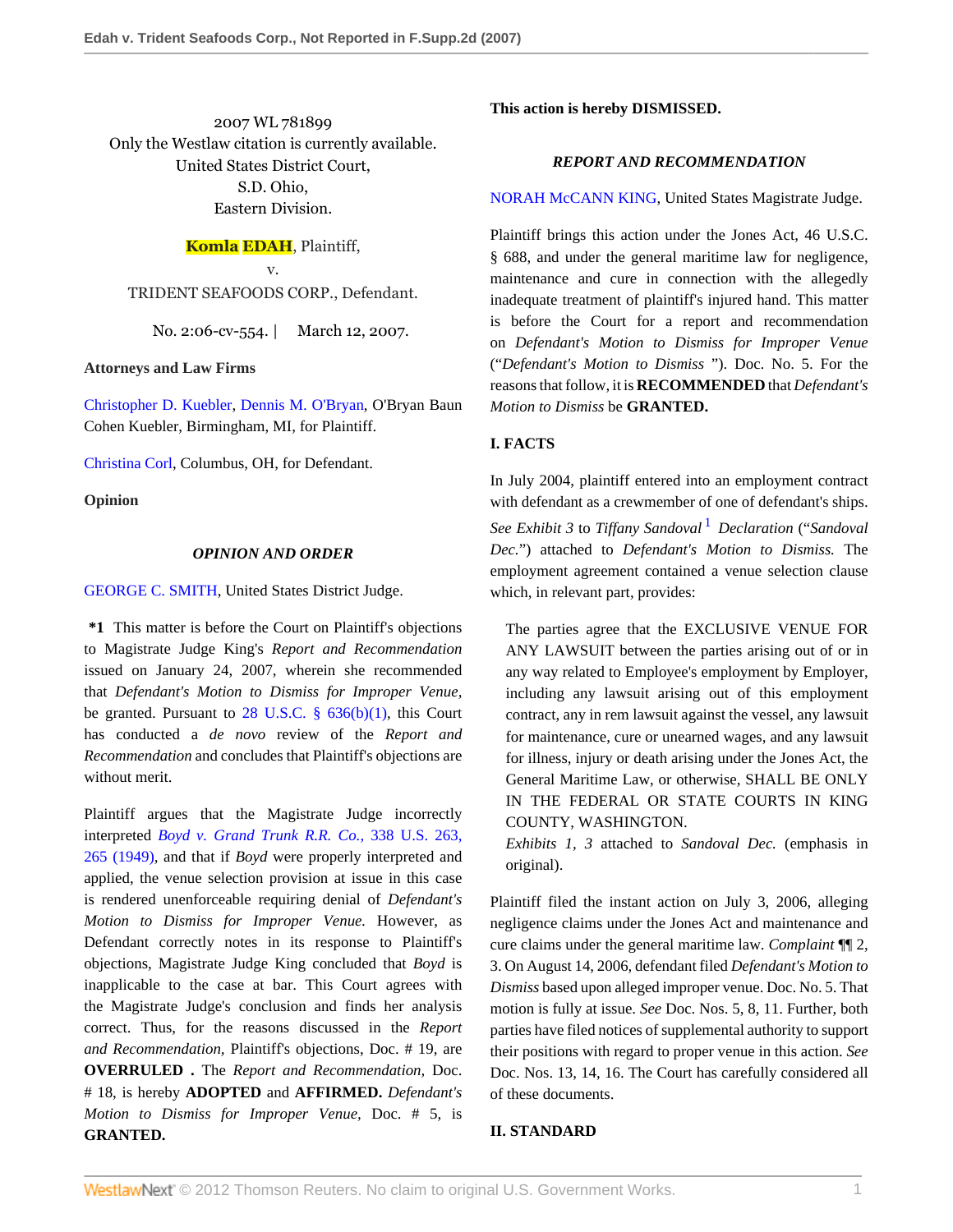**\*2** The Federal Rules of Civil Procedure authorize a court, upon suitable showing, to dismiss an action where venue in that court is improper. [Fed.R.Civ.P. 12\(b\)\(3\).](http://www.westlaw.com/Link/Document/FullText?findType=L&pubNum=1004365&cite=USFRCPR12&originatingDoc=Iac7857ccd4a211dbb035bac3a32ef289&refType=LQ&originationContext=document&vr=3.0&rs=cblt1.0&transitionType=DocumentItem&contextData=(sc.Search)) Once a defendant raises the issue of proper venue by motion, the burden of proof is placed upon the plaintiff to sustain venue in that court. *See [Cohen v. Newsweek, Inc.,](http://www.westlaw.com/Link/Document/FullText?findType=Y&serNum=1963113507&pubNum=350&originationContext=document&vr=3.0&rs=cblt1.0&transitionType=DocumentItem&contextData=(sc.Search)#co_pp_sp_350_78)* 312 F.2d 76, [78 \(8th Cir.1963\)](http://www.westlaw.com/Link/Document/FullText?findType=Y&serNum=1963113507&pubNum=350&originationContext=document&vr=3.0&rs=cblt1.0&transitionType=DocumentItem&contextData=(sc.Search)#co_pp_sp_350_78); *[Beckley v. Auto Profit Masters, LLC,](http://www.westlaw.com/Link/Document/FullText?findType=Y&serNum=2003398098&pubNum=4637&originationContext=document&vr=3.0&rs=cblt1.0&transitionType=DocumentItem&contextData=(sc.Search)#co_pp_sp_4637_1003)* 266 [F.Supp.2d 1001, 1003 \(S.D.Iowa 2003\).](http://www.westlaw.com/Link/Document/FullText?findType=Y&serNum=2003398098&pubNum=4637&originationContext=document&vr=3.0&rs=cblt1.0&transitionType=DocumentItem&contextData=(sc.Search)#co_pp_sp_4637_1003) *See also The [Bremen](http://www.westlaw.com/Link/Document/FullText?findType=Y&serNum=1972127141&pubNum=780&originationContext=document&vr=3.0&rs=cblt1.0&transitionType=DocumentItem&contextData=(sc.Search)#co_pp_sp_780_10) [v. Zapata Off-Shore Co.,](http://www.westlaw.com/Link/Document/FullText?findType=Y&serNum=1972127141&pubNum=780&originationContext=document&vr=3.0&rs=cblt1.0&transitionType=DocumentItem&contextData=(sc.Search)#co_pp_sp_780_10)* 407 U.S. 1, 10 (1972) (burden of proof on party opposing enforcement of venue or forum selection provision in maritime law).

## **III. ANALYSIS**

The dispositive issue before the Court is whether the law that applies to venue selection clauses under the Federal Employers' Liability Act, [45 U.S.C. § 51](http://www.westlaw.com/Link/Document/FullText?findType=L&pubNum=1000546&cite=45USCAS51&originatingDoc=Iac7857ccd4a211dbb035bac3a32ef289&refType=LQ&originationContext=document&vr=3.0&rs=cblt1.0&transitionType=DocumentItem&contextData=(sc.Search)), *et seq.* ("FELA") is incorporated into the Jones Act. It is beyond question that the Jones Act adopts for maritime employees certain rights and remedies available to railway workers under FELA. *See* 46 U.S.C. § 688(a). *See also [Pure Oil Co. v. Suarez,](http://www.westlaw.com/Link/Document/FullText?findType=Y&serNum=1965113856&pubNum=350&originationContext=document&vr=3.0&rs=cblt1.0&transitionType=DocumentItem&contextData=(sc.Search)#co_pp_sp_350_892)* 346 [F.2d 890, 892 \(5th Cir.1965\)](http://www.westlaw.com/Link/Document/FullText?findType=Y&serNum=1965113856&pubNum=350&originationContext=document&vr=3.0&rs=cblt1.0&transitionType=DocumentItem&contextData=(sc.Search)#co_pp_sp_350_892), *aff'd on other grounds,* [384](http://www.westlaw.com/Link/Document/FullText?findType=Y&serNum=1966131560&pubNum=780&originationContext=document&vr=3.0&rs=cblt1.0&transitionType=DocumentItem&contextData=(sc.Search)) [U.S. 202 \(1966\)](http://www.westlaw.com/Link/Document/FullText?findType=Y&serNum=1966131560&pubNum=780&originationContext=document&vr=3.0&rs=cblt1.0&transitionType=DocumentItem&contextData=(sc.Search)) ("Instead of devising separate standards to be applied in personal injury suits by seamen Congress adopted the expedient of incorporating by reference the more detailed provisions which govern the liability of railroads to their employees."). Further, it is undisputed that FELA has been interpreted to void venue selection clauses. *[Boyd](http://www.westlaw.com/Link/Document/FullText?findType=Y&serNum=1949116174&pubNum=780&originationContext=document&vr=3.0&rs=cblt1.0&transitionType=DocumentItem&contextData=(sc.Search)) v. Grand Trunk R.R. Co.,* [338 U.S. 263, 1950 A.M.C. 26](http://www.westlaw.com/Link/Document/FullText?findType=Y&serNum=1949116174&pubNum=780&originationContext=document&vr=3.0&rs=cblt1.0&transitionType=DocumentItem&contextData=(sc.Search)) [\(1949\)](http://www.westlaw.com/Link/Document/FullText?findType=Y&serNum=1949116174&pubNum=780&originationContext=document&vr=3.0&rs=cblt1.0&transitionType=DocumentItem&contextData=(sc.Search)) (contract restricting the choice of venue was void as conflicting with FELA, [45 U.S.C. § 51\)](http://www.westlaw.com/Link/Document/FullText?findType=L&pubNum=1000546&cite=45USCAS51&originatingDoc=Iac7857ccd4a211dbb035bac3a32ef289&refType=LQ&originationContext=document&vr=3.0&rs=cblt1.0&transitionType=DocumentItem&contextData=(sc.Search)); *[Akerly v. New York](http://www.westlaw.com/Link/Document/FullText?findType=Y&serNum=1948115661&pubNum=350&originationContext=document&vr=3.0&rs=cblt1.0&transitionType=DocumentItem&contextData=(sc.Search)) C.R. Co .,* [168 F.2d 812 \(6th Cir.1948\)](http://www.westlaw.com/Link/Document/FullText?findType=Y&serNum=1948115661&pubNum=350&originationContext=document&vr=3.0&rs=cblt1.0&transitionType=DocumentItem&contextData=(sc.Search)) (same).

Plaintiff argues that the law related to venue selection clauses under FELA is incorporated into the Jones Act and the venue selection clause at issue is therefore unenforceable. Specifically, plaintiff argues that *Boyd, supra,* applies to this action and requires the conclusion that the venue selection clause at issue is unenforceable. Defendant, however, contends that a venue selection clause in a Jones Act action is not governed by the law interpreting venue selection clauses under FELA because, *inter alia,* the Jones Act contains its own venue provisions which are applicable to the venue selection clause at issue here. This Court agrees.

As one court has stated, 'The short answer to (appellee's) argument is that Congress has seen fit to impose different venue requirements in Jones Act cases. To now hold that the venue requirements under the Federal Employers' Liability Act are controlling would negate the plain language of 46 U.S.C. 688." *[Rodriquez v. United Fruit](http://www.westlaw.com/Link/Document/FullText?findType=Y&serNum=1964112416&pubNum=345&originationContext=document&vr=3.0&rs=cblt1.0&transitionType=DocumentItem&contextData=(sc.Search)#co_pp_sp_345_682) Co.,* [236 F.Supp. 680, 682 \(E.D.Va.1964\)](http://www.westlaw.com/Link/Document/FullText?findType=Y&serNum=1964112416&pubNum=345&originationContext=document&vr=3.0&rs=cblt1.0&transitionType=DocumentItem&contextData=(sc.Search)#co_pp_sp_345_682) [, *rev'd on other grounds sub nom. [Fanning v. United Fruit Co.,](http://www.westlaw.com/Link/Document/FullText?findType=Y&serNum=1966108883&pubNum=350&originationContext=document&vr=3.0&rs=cblt1.0&transitionType=DocumentItem&contextData=(sc.Search))* 355 F.2d [147 \(4th Cir.1966\)](http://www.westlaw.com/Link/Document/FullText?findType=Y&serNum=1966108883&pubNum=350&originationContext=document&vr=3.0&rs=cblt1.0&transitionType=DocumentItem&contextData=(sc.Search)) ].

<span id="page-1-0"></span>*[Pure Oil Co. v. Suarez,](http://www.westlaw.com/Link/Document/FullText?findType=Y&serNum=1965113856&pubNum=350&originationContext=document&vr=3.0&rs=cblt1.0&transitionType=DocumentItem&contextData=(sc.Search)#co_pp_sp_350_892)* 346 F.2d at 892. [2](#page-2-1) *Pure Oil* reasoned that its conclusion conformed to "the well-recognized and eminently logical canon of statutory construction that the specific provisions of a statute control exclusively over the broader and more general provisions of another statute which may relate to the same subject matter in the absence of a clear manifestation to the contrary by the legislature." *Id.* (citing *[Bulova Watch Co. v.. United States,](http://www.westlaw.com/Link/Document/FullText?findType=Y&serNum=1961125465&pubNum=780&originationContext=document&vr=3.0&rs=cblt1.0&transitionType=DocumentItem&contextData=(sc.Search)#co_pp_sp_780_758)* 365 U.S. [753, 758-759 \(1961\)](http://www.westlaw.com/Link/Document/FullText?findType=Y&serNum=1961125465&pubNum=780&originationContext=document&vr=3.0&rs=cblt1.0&transitionType=DocumentItem&contextData=(sc.Search)#co_pp_sp_780_758) and *[Fourco Glass Co. v. Transmirra](http://www.westlaw.com/Link/Document/FullText?findType=Y&serNum=1957101451&pubNum=780&originationContext=document&vr=3.0&rs=cblt1.0&transitionType=DocumentItem&contextData=(sc.Search)#co_pp_sp_780_228) Prods. Corp.,* [353 U.S. 222, 228-229 \(1957\)\)](http://www.westlaw.com/Link/Document/FullText?findType=Y&serNum=1957101451&pubNum=780&originationContext=document&vr=3.0&rs=cblt1.0&transitionType=DocumentItem&contextData=(sc.Search)#co_pp_sp_780_228). *See also [Strickland v. Tyson Seafood Group, Inc.,](http://www.westlaw.com/Link/Document/FullText?findType=Y&serNum=2000029455&pubNum=109&originationContext=document&vr=3.0&rs=cblt1.0&transitionType=DocumentItem&contextData=(sc.Search)#co_pp_sp_109_2192)* 1999 A.M.C. 2191, [2192-93 \(Mi.Cir.Ct.1999\)](http://www.westlaw.com/Link/Document/FullText?findType=Y&serNum=2000029455&pubNum=109&originationContext=document&vr=3.0&rs=cblt1.0&transitionType=DocumentItem&contextData=(sc.Search)#co_pp_sp_109_2192) (FELA venue provisions are not incorporated into Jones Act); *[Willard v. Fishing Co. of](http://www.westlaw.com/Link/Document/FullText?findType=Y&serNum=1995155834&pubNum=109&originationContext=document&vr=3.0&rs=cblt1.0&transitionType=DocumentItem&contextData=(sc.Search)#co_pp_sp_109_1360) Alaska, Inc.,* [1995 A.M.C. 1358, 1360 \(D.Alaska 1995\)](http://www.westlaw.com/Link/Document/FullText?findType=Y&serNum=1995155834&pubNum=109&originationContext=document&vr=3.0&rs=cblt1.0&transitionType=DocumentItem&contextData=(sc.Search)#co_pp_sp_109_1360) (same). *But see [Boutte v. Cenac Towing, Inc.,](http://www.westlaw.com/Link/Document/FullText?findType=Y&serNum=2005671663&pubNum=4637&originationContext=document&vr=3.0&rs=cblt1.0&transitionType=DocumentItem&contextData=(sc.Search))* 346 F.Supp.2d [922 \(S.D.Tex.2004\)](http://www.westlaw.com/Link/Document/FullText?findType=Y&serNum=2005671663&pubNum=4637&originationContext=document&vr=3.0&rs=cblt1.0&transitionType=DocumentItem&contextData=(sc.Search)) (declining to enforce venue selection clause in maritime employment contract).

**\*3** This Court also finds persuasive the opinions of two courts holding that the specific venue selection clause at issue here is enforceable even under the Jones Act. In *Grajeda v. Trident Seafoods Corporation,* Case No. 3AN-04-03778CI, (3rd Dist.Alaska Feb. 10, 2005) the Anchorage Superior Court granted Trident Seafoods Corporation's motion to dismiss under Rule  $12(b)(3)$  for improper venue after considering the precise language at issue in the instant action. *Exhibit C* attached to *Defendant's Motion to Dismiss. Grajeda* differentiated between a forum selection clause and a venue selection clause under the Jones Act and concluded that the former, which addresses the particular forum in which jurisdiction is properly invoked, is unenforceable but that the latter, which selects the particular geographic location where suit may be brought, whether in state or federal court, is enforceable. *See also Gregorius v. Trident Seafoods Corporation,* Case No. 04-2-04822-8 (Pierce County, Wash. April 30, 2004) (enforcing the same venue selection clause). *Exhibit E* attached to *Defendant's Motion to Dismiss.*

<span id="page-1-1"></span>**WHEREUPON,** in light of the foregoing analysis, the Court concludes that plaintiff has failed to meet his burden of establishing proper venue in this action. It is therefore **RECOMMENDED** that *Defendant's Motion to Dismiss,* Doc. No. 5, be **GRANTED** and that this action be **DISMISSED,** without prejudice to re-filing in King County, Washington.<sup>[3](#page-2-2)</sup>